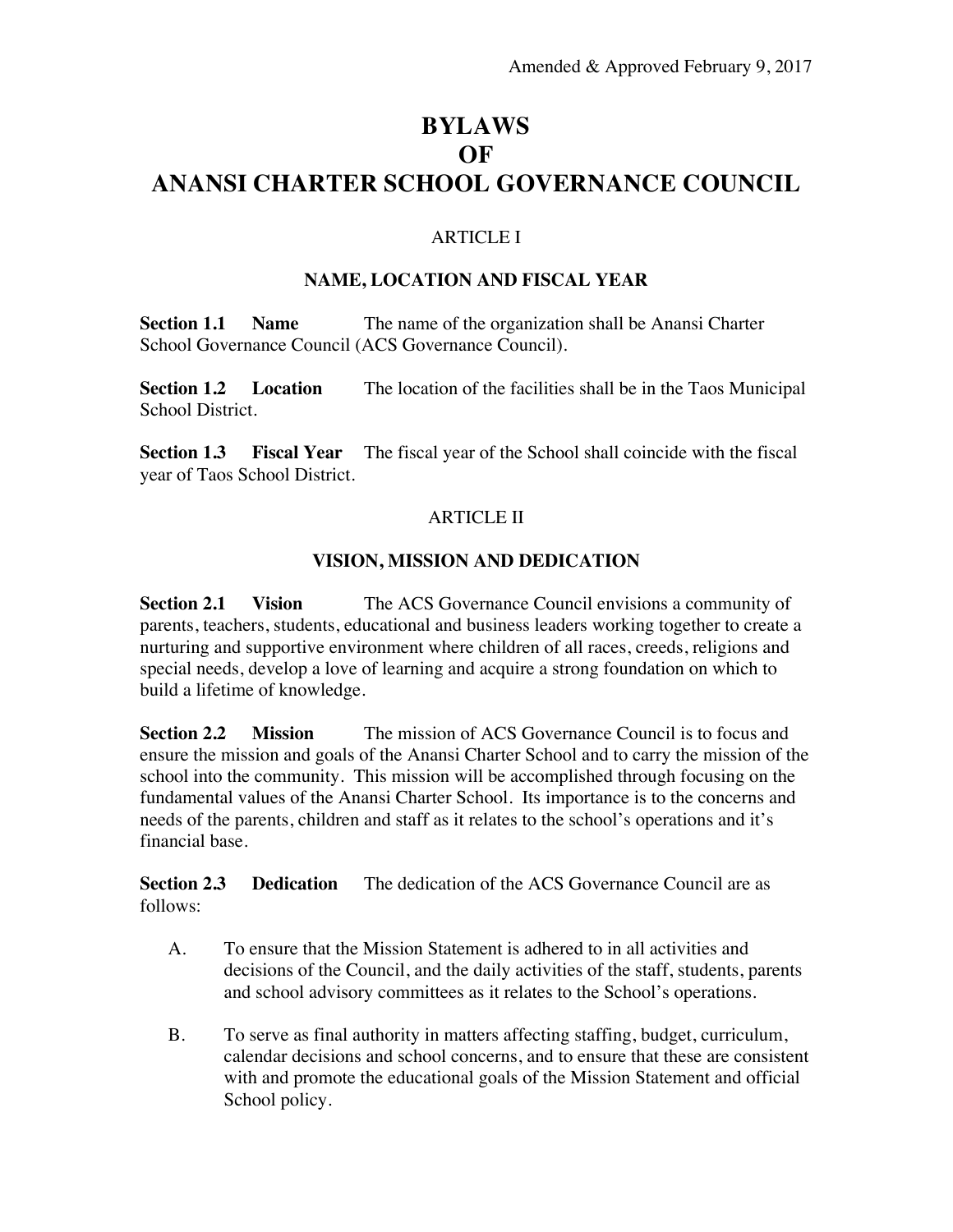- C. To encourage faculty, parents and students to be aware of and responsive to the needs and concerns of the school as a whole, and of the unique learning styles, challenges and talents of individual students.
- D. To act as the official voice of the Anansi Charter School with regards to public information, media contacts and public relations.

### ARTICLE III

#### **OPERATING COUNCIL**

**Section 3.1 Composition** The Governance Council shall be comprised of no less than five and no more than nine individuals. These individuals may be made up of: parents, community members at large, who may or may not be a parent; and the Director. The Director shall be an ex officio member of the Council. A teacher or any paid employee may hold no voting member positions. Only one parent per family may serve on the Council at a time. (Amended 2/9/16)

**Section 3.2 Term** A Governing Council Member shall hold office for a term of two years from the date of their first election. They may hold office for no more than 3 consecutive terms. The Council will vote for a renewal of a member's term as the term approaches completion. Anyone appointed to hold a council position shall serve out the term of the person replaced. (Amended 2/9/16)

**Section 3.3 Vacancies** In the event of death, dismissal or resignation from the Council, volunteers to serve the remainder of the term of any particular seat will be asked to apply. A volunteer will be selected by a vote of the Council from those interested.

**Section 3.4 General Powers and Duties.** The Governance Council shall manage the property, business and affairs of the School. Without limiting the generality of the foregoing, the Governance Council may exercise all such powers of the School as are provided by the State Governance Council of Education, Taos Municipal Schools Board of Education policy and these by-laws. By way of illustration, but not limitations, the Governance Council shall have the following powers and duties, consistent with federal and state laws.

A. To make decisions on behalf of the organization and report its conclusions to the Taos Municipal Schools Board of Education, including without limitation, a written revenue and expenditure report, quarterly reports concerning its operations, including progress made toward its educational goals and objectives, policy development issues, student attendance, student discipline information and personnel matters.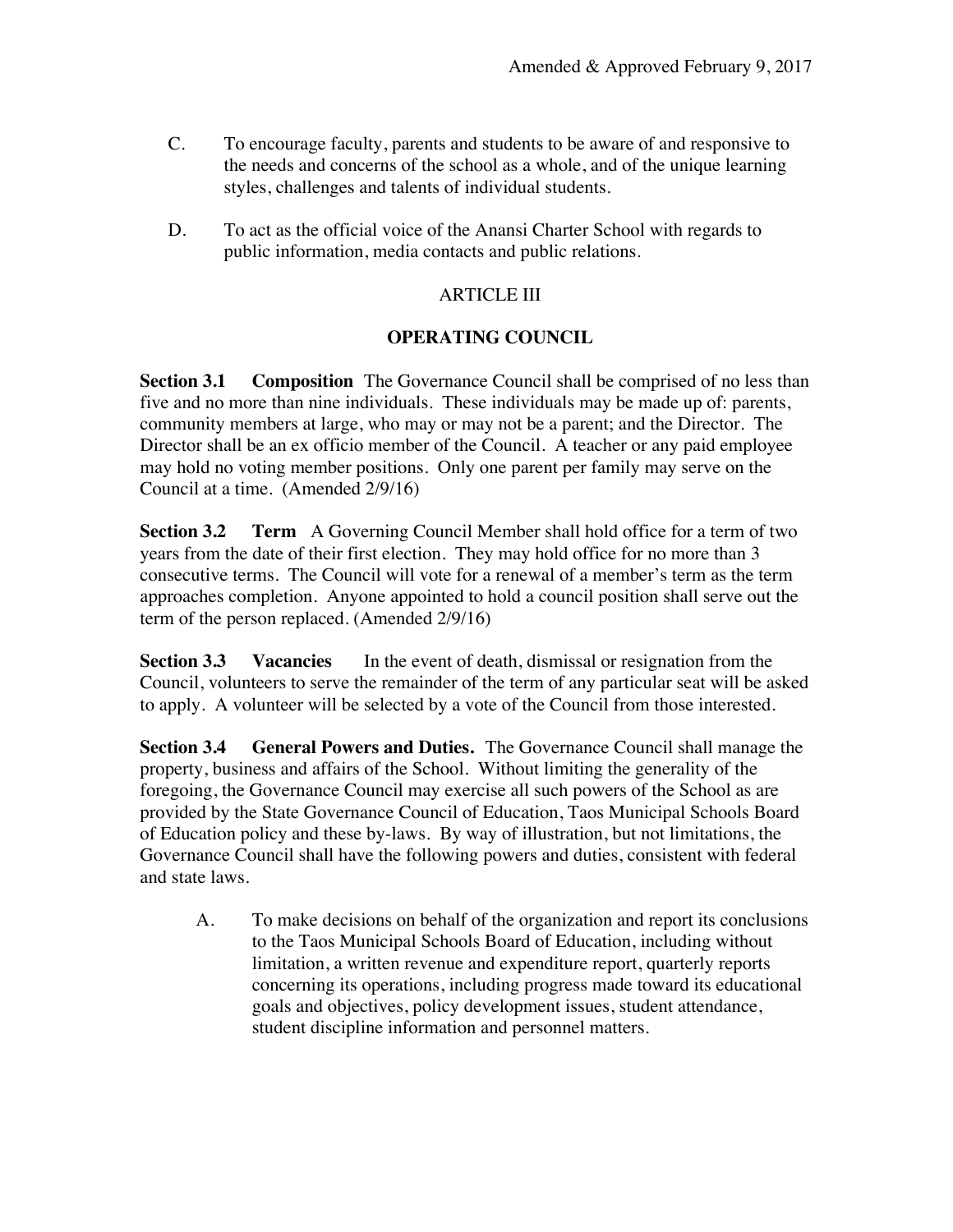- B. Preparation and approval of the annual budget of the school, approval of the administrative policy of the school including but not limited to, the number of days of the School year, the School's hours and all other policy which the Governance council deem necessary and proper, provided however, that all matters relating to the curriculum of the School shall be the sole responsibility of the teachers of the School so far as they meet or exceed the State Educational Standards of Excellence.
- C. To arrange for facilities for the operation of the School and such other matters, as may be deemed necessary and proper by the Governance Council for the successful operation of the School.
- D. To nominate prospective members of the Governance Council and to elect officers of the Governance Council.

#### **Section 3.5 Resignation and Removal**

Any Council member may resign at any time by giving thirty days prior written notice to the President or Secretary of the Governance Council. It is the responsibility of the resigning member to complete satisfactorily all on-going projects and responsibilities before resignation will take effect.

To request the withdrawal of any member of the Governance Council if such a member does not fulfill (i) the participation requirements of the School, or (ii) the other obligations as may be reasonably requested by the Governance Council.

Any member of the Council may be removed at any time, with or without cause, by an affirmative vote of a quorum of the remaining Council members, whenever, in their judgment the best interests of the School are served by the removal.

**Section 3.6 • Compensation** Members of the Council are considered volunteers and shall receive no compensation of any means for their services as members of the Anansi Charter School Governance Council.

**Section 3.7 Attendance** Attendance at School Council meetings is mandatory. Missing three consecutive meetings without prior Council approval is grounds for immediate dismissal from the School Council at the council's digression.

**Section 3.8 Code of Conduct** Anansi Charter School recognizes its Governance Council as one of its greatest assets. The purpose of the code of conduct is to guide and enhance the conduct of the Governance Council in performing their duties of the school.

- As a member of the ACS Governance Council, I will strive to improve public education for all children, and to that end, I will:
- Attend all scheduled Governance Council meetings insofar as possible;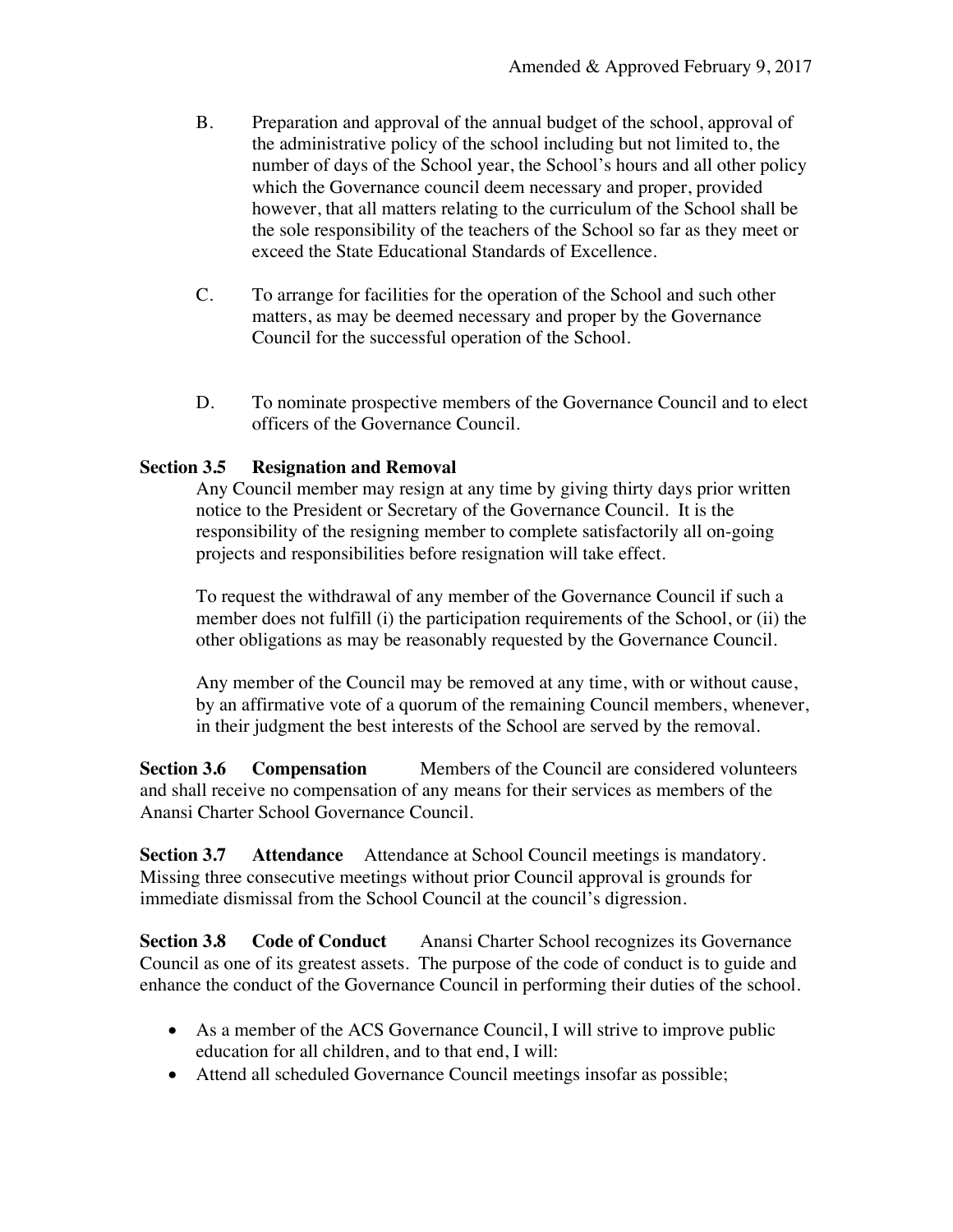- Recognize that I have no legal authority outside the Governance Council meetings, and that all decisions of the Governance Council will be made at a public meeting where a quorum of the Governance Council is present and only after a thorough review of all the available information;
- Work in harmony with the rest of the Governance Council members to always promote and preserve the integrity of the Governance Council;
- Avoid speaking on behalf of the Governance Council except at those times when the Governance Council, by official action, authorizes me to do so, and respect the confidentiality of information that is privileged under applicable law;
- Upgrade my performance as a Governance Council member by informing myself about current educational issues by individual study and though participation in programs provided by the local school district and by the state and national school Governance Council associations;
- Support the employment of those persons best qualified to serve as school staff and make every effort to ascertain that all employees are properly remunerated for their services, and that they are dealt with fairly in the performance of their duties;
- Avoid being placed in a position of conflict of interest and refrain from using my Governance Council position for personal or partisan gain;
- Accept that my primary function is to establish policy, by which schools are administered; and that the actual administration of the education program is delegated to the director;
- Encourage active participation by the community I serve for better understanding of its needs.
- Strive to promote and perpetuate our democratic way of life;
- Remember that my first and greatest concern must be the fair and equal educational opportunity for all students attending public school.

**Section 3.9 Council Members Conflict of Interest** A conflict of interest is a transaction with the Organization in which a member of the organization has a direct or indirect interest. Public office is a trust created in the interest of the common good and for the benefit of the community. It is the intent of the by-laws to maintain public confidence and prevent the use of public office for private gain. In order to avoid conflicts of interest, it is the policy of the Council not to contract with Council members. Council members shall disclose any known or potential conflicts of interest in writing to the Council prior to the time of voting on any such transaction and shall not vote on the matter or attempt to influence the decisions of any Council members in voting on the matter. The written disclosures will be attached to the minutes of the meeting in which Council action occurred.

## ARTICLE IV.

## **ELECTIONS**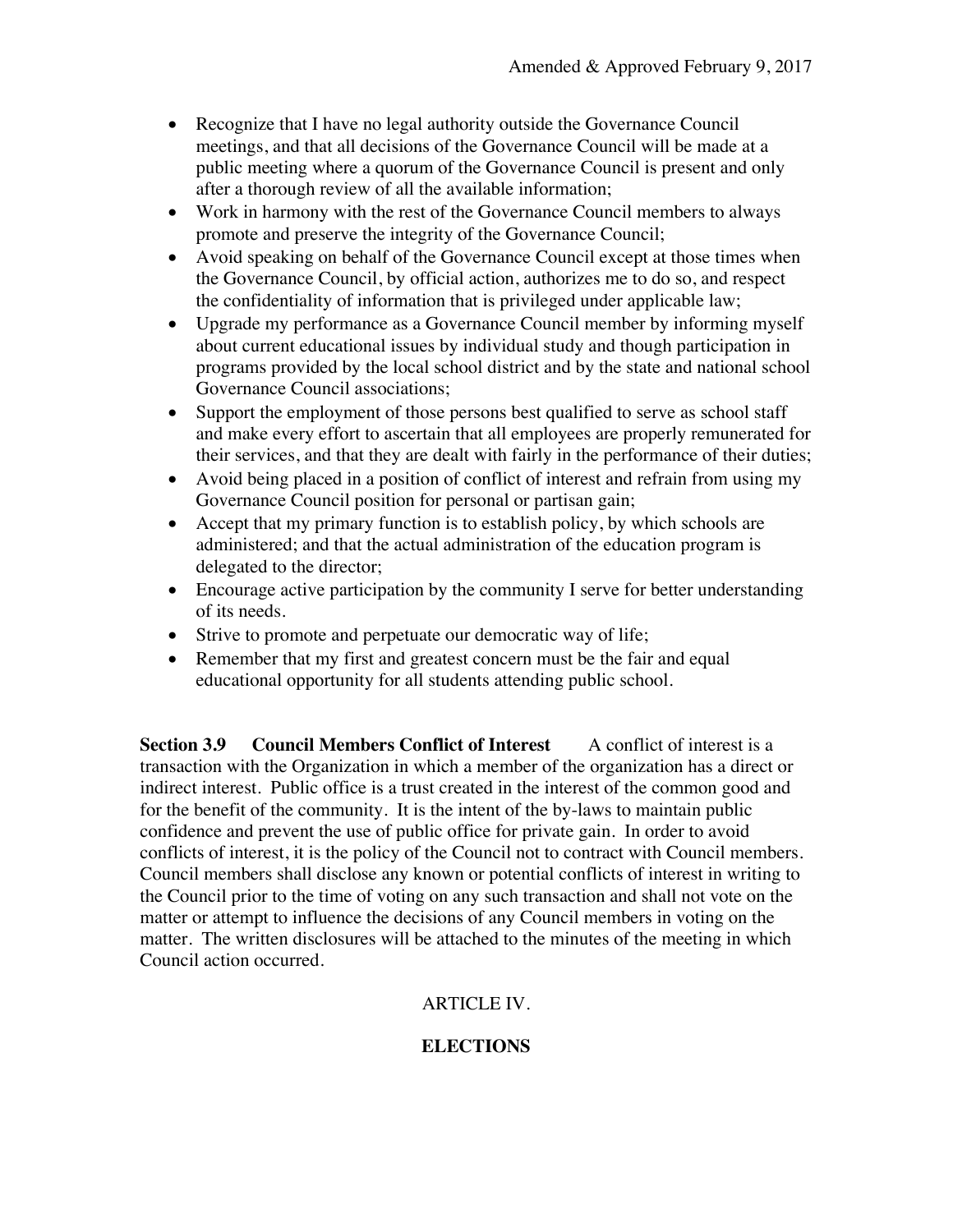**Section 4.1 • Elections** Elections of Council members shall be held as needed. When positions are available the Director will send out a request to the ACS community and post a request for council member volunteers in other public notification forums. Interested council members will be considered by the ACS Council. ACS Council members will vote in new members by a majority vote. Newly elected Council members shall assume office at the first Council meeting following their election. (Amended 2/9/16)

## ARTICLE V

### **MEETINGS**

**Section 5.1 • Regular Meetings** • Regular meetings of the Governance Council shall be held monthly. The Governance Council at the annual election meeting shall determine the dates. All meetings will comply with the Open Meetings Act.

**Section 5.2 Executive Session** Executive meetings of the Governance Council may be called by or at the request of the President or the Director. The person or persons authorized to call executive meetings of the Governance Council may fix any place, either within or without the State of New Mexico as the need arises, as the place for holding any executive meeting of the Governance Council as called by them. No voting is allowed to take place in an Executive session.

**Section 5.3 Notices** Notice of any executive meeting of the Governance Council shall be given at least seven (7) days previously thereto by written notice delivered personally, mailed, emailed or by phone. Neither the business to be transacted, nor the purpose of any regular or special meeting of the Governance Council need be specified in the notice of such meeting. Notice of all regular, special or annual meetings will be in full compliance of the Open Meetings Act.

**Section 5.4 • Quorum** At any meeting of the Governance Council, the presence of a majority of members shall constitute a quorum for the transaction of business, but a lesser number (not less than two (2)) may adjourn any meeting and the meeting may be held as adjourned.

**Section 5.5 Attendance via Telephone Conference Call** Except to the extent otherwise provided by law, any meetings of the Governance Council may be attended by any of the members by means of a conference telephone (or similar communications equipment) when it is otherwise impossible for the member to attend the meeting in person, provided that each member participating by conference telephone can be identified when speaking, all participants are able to hear each other at the same time and members of the public attending the meeting are able to hear any other member of the Governance Council who speaks during the meeting. Such attendance shall constitute presence by the Governance Council member as if in person and for purposes of determining a quorum. Any action taken by the Governance Council at such meeting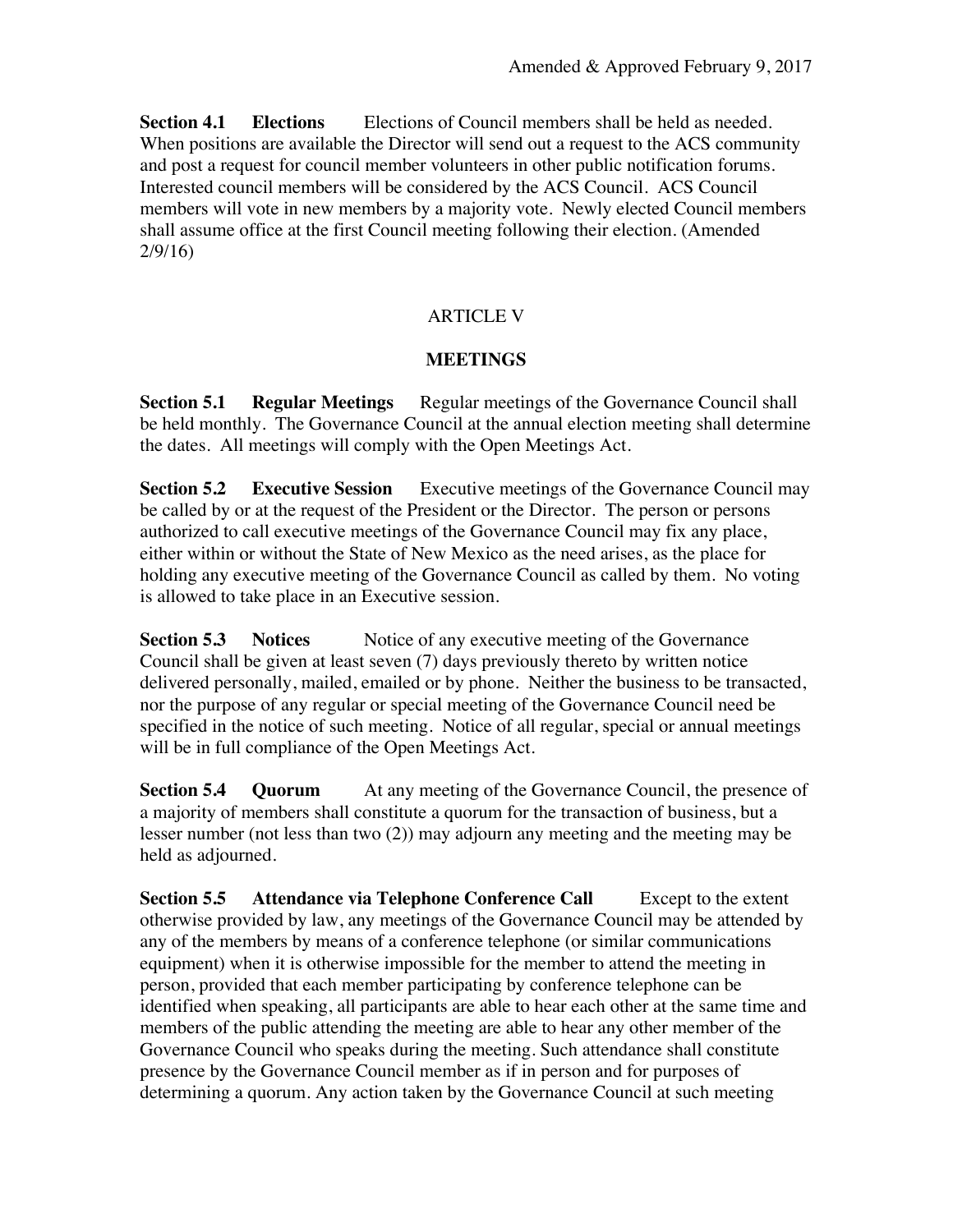shall constitute a valid action of the Governance Council.

### ARTICLE VI

#### **OFFICERS OF THE GOVERNANCE COUNCIL**

**Section 6.1 President** The President shall be the Chief Executive Officer of the School. The President, unless some other person is specifically authorized by vote of the Governance Council, shall in general, supervise and support the Director in all of the business and affairs of the school, and shall see that all orders and resolutions of the Governance Council are carried into effect. The President shall perform all duties and may exercise all rights stated in the approved charter for Anansi Charter School, these Bylaws and with approval of a majority of the Governance Council. The President shall be an ex-officio member of all committees and shall preside at all meetings of the Governance Council. The President will stay abreast of all legislative business pertaining to Charter Schools at the State level and will act as liaison with State Representatives and Government officials as an advocate for Anansi Charter School.

**Section 6.2 Vice-President** Except as specially limited by vote of the Governance Council, the Vice-President shall perform the duties and have the powers of the President during the absence or disability of the President and shall have the power to sign all deeds and contracts of the organization during the absence or disability of the President. The Vice-President shall perform such duties and have such other powers as the Governance Council shall designate. (Amended 2/9/16)

**Section 6.3 Treasurer** The Treasurer shall oversee the maintenance of records for all revenues and expenditures of the School and maintain accurate and up-to-date records of the School budget. In addition, the Treasurer may accept on behalf of the school any contribution, gift, and grant, bequest or device for the general purposes or for any special purpose of the School. The treasurer shall also perform such duties as from time to time may be assigned to him/her by the President or by the Governance Council.

**Section 6.4 Secretary** The Secretary shall keep accurate minutes of all meetings of the Governance Council, and shall perform all the duties commonly incident to such office, and shall perform such other duties and have such other powers as the Governance Council shall designate. The Secretary will be in charge of putting out notices in accordance with the Open Meetings Act and sign official documents along with the President. In the Secretary's absence at any meeting another member of the Council shall perform such duties thereat.

## ARTICLE VII

## **ADVISORY COMITTEES**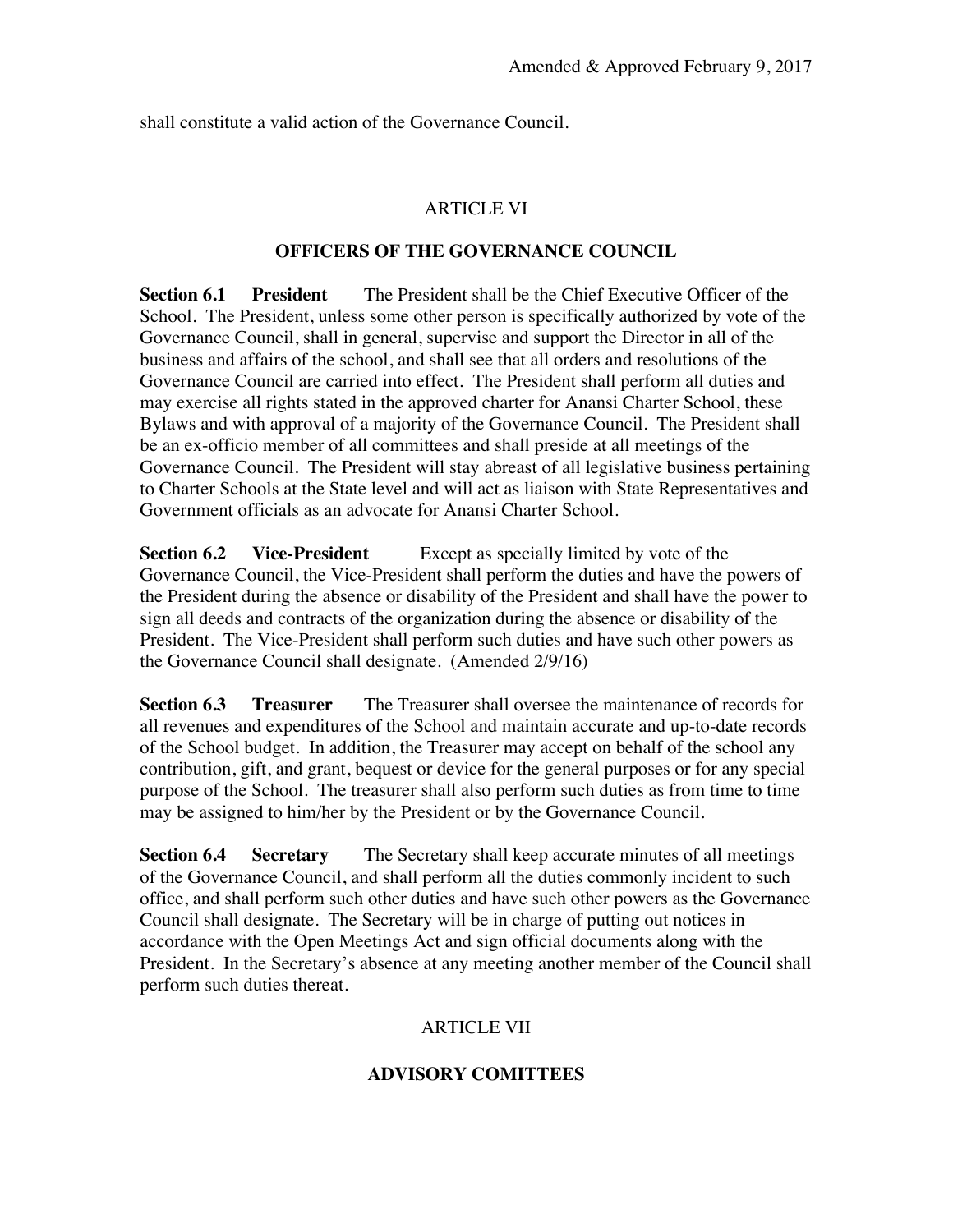**Section 7.1 Appointment of Committees** The Governance Council may appoint one or more Governance Council Committees by vote of a majority.

**Section 7.2 Membership of Committees**The composition of advisory committees shall be broadly representative and shall take into consideration the specific tasks assigned to the committee. Members will be selected by the Governance Council from a list of volunteers who are parents of children attending Anansi Charter School, teachers and employees currently employed by Anansi Charter School, and community members at large who are approved by the Governance Council. A Governance Council Standing Committee will include at least one Governance council member who shall serve at the pleasure of the Governance Council.

**Section 7.3 Instruction and Responsibility** Each committee shall be clearly instructed as to the length of time each member is being asked to serve; the service the Governance Council wishes the committee to render, the extent and limitations of responsibility, the resources the Governance Council will provide, and the approximate dates on which the Governance Council wishes to receive major reports. Recommendations of advisory committees shall be based on research and fact.

**Section 7.4 Committee Powers and Prerogatives**. A school Governance Council possesses certain legal powers and prerogatives which cannot be delegated to others. Therefore, all recommendations of an advisory committee must be submitted to the Council for official action. The Governance Council shall have the power to dissolve any advisory committee and shall reserve the right to exercise this power at any time during the life of the committee.

**Section 7.5 • Meetings** • Advisory committees to the Governance Council shall comply with the requirements concerning public meetings that are specified in Section X Notices.

**Section 7.6 ACS Governance Council Committees.**

**Program and Facility Oversight Committee:** The ACS Director will be instrumental in developing a committee to deal with educational reporting and oversight. The purpose of this committee shall be to ensure that the educational programs of the school are accomplishing the goals of the charter, its curriculum, and meeting state standards as required by law.

**Finance Commitee:** The ACS Finance Committee has a vital role in keeping the Governance Council apprised of the school's business affairs and financial condition.

a. Appointments and Composition. The members of the finance committee shall be the treasurer of the Governance Council who shall serve as the chair, the ACS Financial Officer, Director, and at least one other member who is a non-ACS employee and disinterested party selected by the treasurer and Director and approved by the council.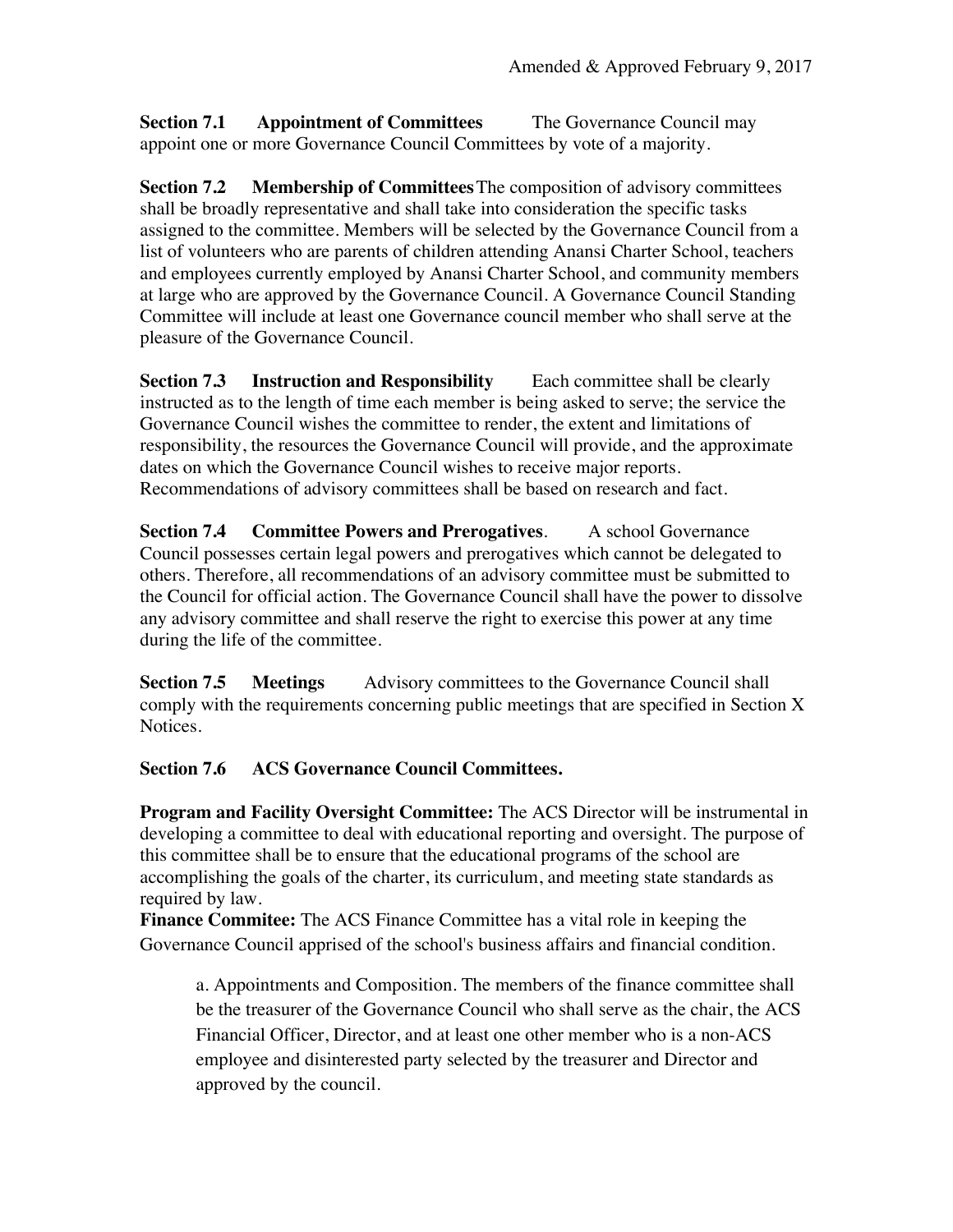b. Responsibilities: Prepare and m aintain the annual budget for the charter school in collaboration with the Director. Also in collaboration with the Director, develop and annually revise a long-term financial forecast. Prepare all Budget Adjustment Requests (BAR) and present with recommendations to the Governance Council as necessary. Review business manager's required reports and make recommendations to the Governance Council regarding the reports as necessary.

#### **Audit Committee (Standing Committee)**

The Audit committee has a vital role in keeping the Board appraised of Anansi Charter School's (ACS) business affairs and financial condition.

a. Appointments and Composition. The Audit committee shall include two Board members, one volunteer member who is a parent of a student attending ACS, and one volunteer member who has experiencein accounting and financial matters.

The Director and the Anansi Charter School Business Manager shall serve as ex-officio members of the Audit committee (22-8-12.3.D NMSA 1978).

b. Responsibilities

- 1. offer support to the district in the evaluation of the request for proposal and/or the contract for annual financial audit services;
- 2. offer support to the district in the selection of the financial auditor;
- 3. attend entrance and exit conferences for annual and special audits;
- 4. meet with external auditors as needed after audit field work begins until the conclusion of the audit;
- 5. be accessible to the external financial auditors as requested to facilitate communication with the Council and the Director;
- 6. track and report progress on the status of the most recent audit findings and advise the Council on policy changes needed to address audit findings;
- 7. be subject to the same requirements regarding the confidentiality of the audit information as those imposed upon the local school board by the New Mexico Audit Act and rules of the state auditor. (http://codes.findlaw.com/nm/chapter-22 public-schools/nm-st-sect-22-8-12-3.html)

**Parent Advisory Committee:** The Friends of the Anansi Charter School will act as the parent advisory committee, which reports to the Governing Council. This committee will advise the Governance Council regarding instructional issues and curricula enrichment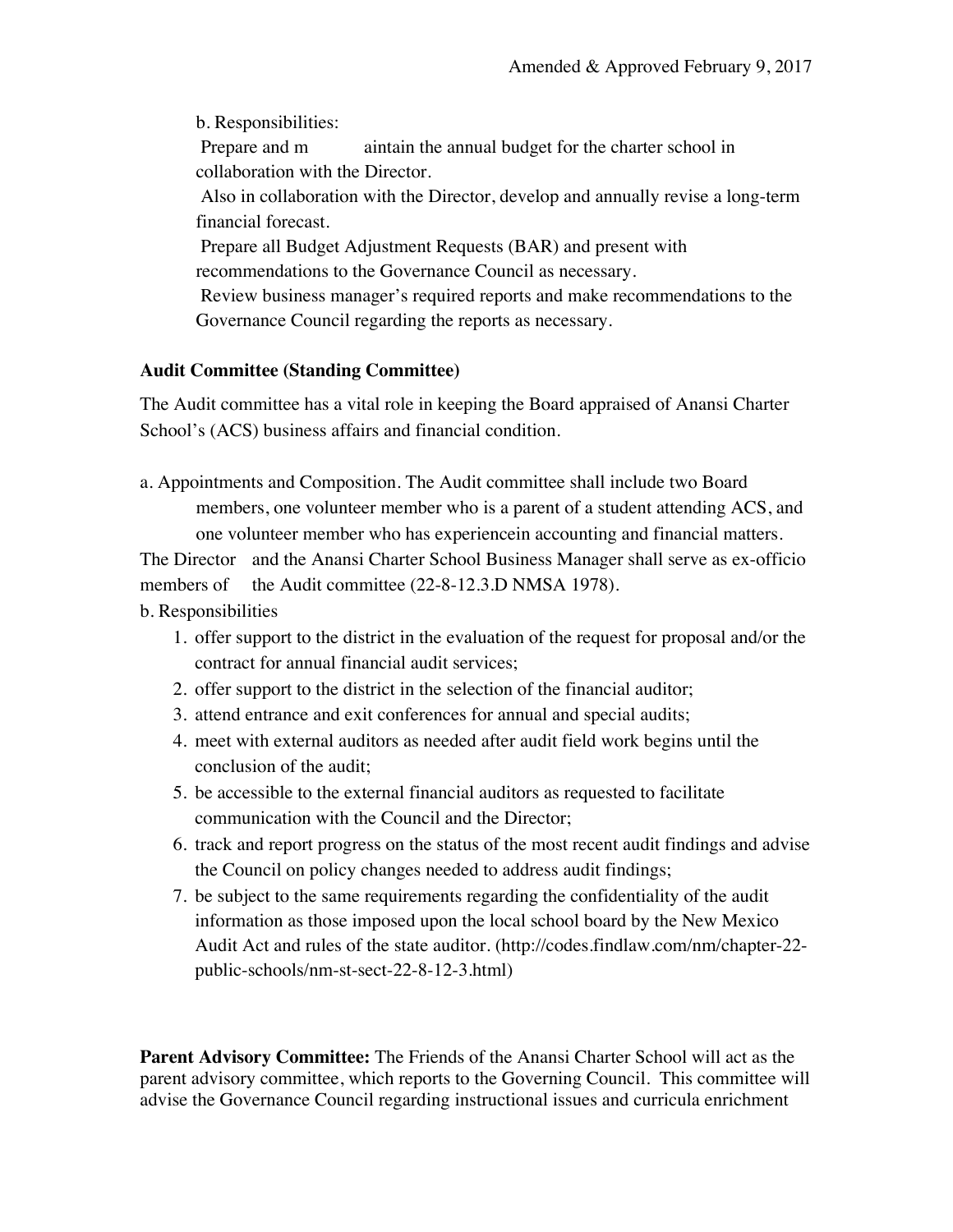interests, school budget planning, collaborating the Governance Council of the Anansi Charter School, and increasing family involvement.

**Council Development Committee.** The Governance Council development committee is commissioned by and responsible to the Governance Council to assume the primary responsibility for matters pertaining to Governance Council recruitment, nominations, orientation, training, and evaluation in accordance with the Governance Council policies and practices.

**School Advocacy Committee:** The Governance Council will maintain a school advocacy committee to maintain a positive image in the community at large, maintain relationships within the community, and look after the interests of ACS.

### ARTICLE VIII

#### **CONTRACTS AND GRANTS**

**Section 8.1 Contracts** All contracts must be evaluated by the Council's attorney and intent to proceed on the contract must be secured through consensus agreement of the Governance Council. Only the President and the Secretary of the Governance council, in consultation with each other, and with joint agreement, shall be authorized to enter into any contract and to execute and to deliver any instrument in the name of and on behalf of the School.

**Section 8.2 Grants** The President and/or Treasurer of the Council may accept on behalf of the School any contribution, gift, grant, bequest or device for general purposes or any special purpose of the School. Donations of the above must be reported to the Governance Council at the next scheduled meeting. These two officers act as the Governance Council's agents and have the Council's consent to pursue and accept monies to support school activities. All potential donors are asked to submit a letter detailing the nature of the gift and any designated purpose toward which it must be used, if applicable, to the Secretary of the Governance Council who will bring it to the attention of the Council. The Director of the School will also review and make recommendations on the acceptance or rejection of all proposals.

#### ARTICLE VIV

## **BOOKS AND RECORDS**

**Section 9.1 Books and Records** The Secretary of the Governance Council shall keep on behalf of the School minutes of the proceedings of its members, Governance Council and Committees, and shall keep at its registered or principle office and on its website a record giving the names and addresses of the Governance Council members and operating committees. All records of the School are considered public documents and may be inspected at any time. However, student records, personnel records, and any other record protected under privacy laws are excluded from this provision.